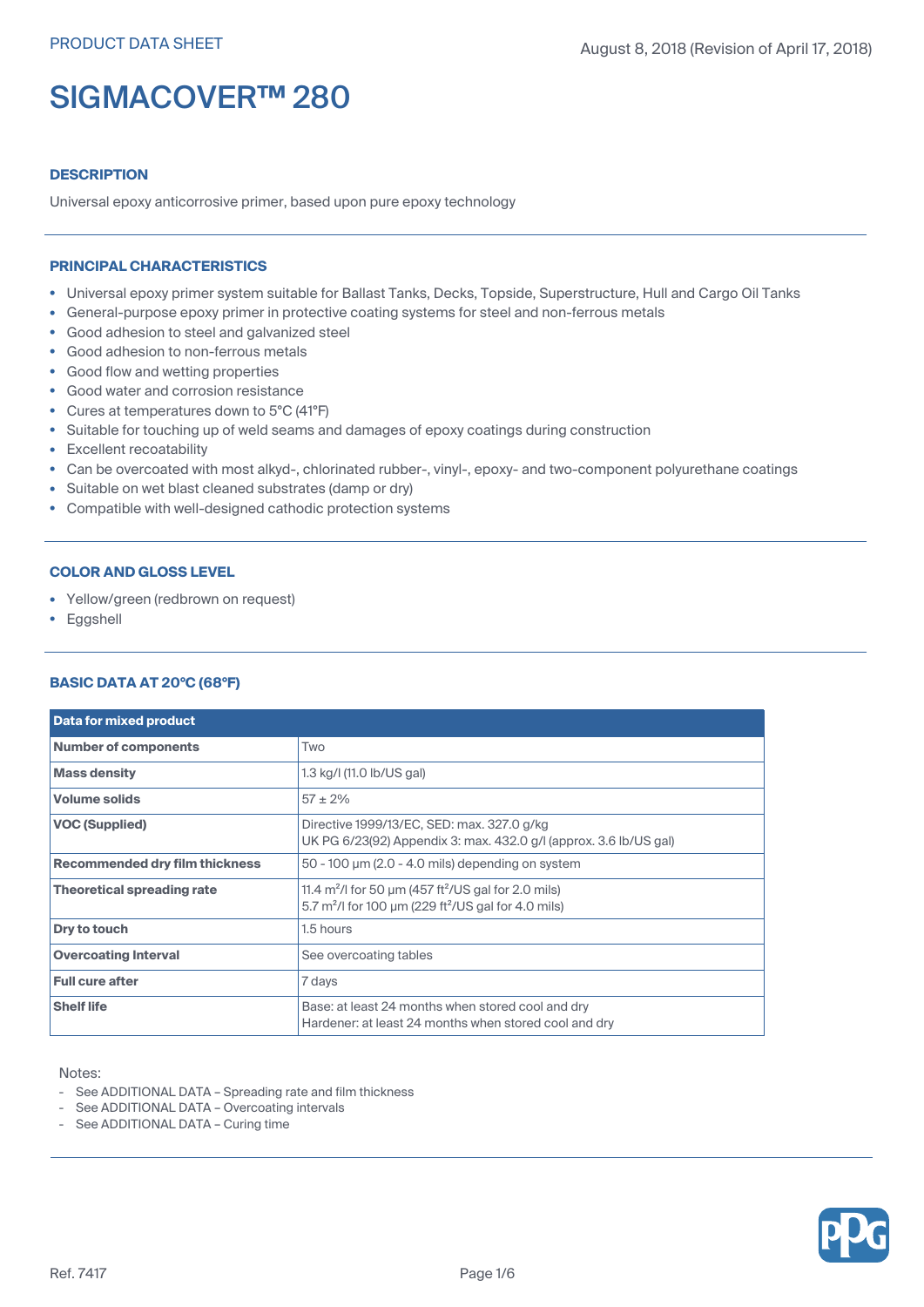## **RECOMMENDED SUBSTRATE CONDITIONS AND TEMPERATURES**

#### **Immersion exposure**

- Steel or steel with not approved zinc silicate shop primer; blast cleaned (dry or wet) to ISO-Sa2½, blasting profile 30 75 µm (1.2 – 3.0 mils)
- • Steel with approved zinc silicate shop primer; weld seams and areas of damaged shop primer or breakdown should be blast cleaned to ISO-Sa2½, blasting profile 30 - 75  $\mu$ m (1.2 - 3.0 mils) or power tool cleaned to SPSS-Pt3
- Coated steel; hydrojetted to VIS WJ2L (blasting profile 30 75 µm (1.2 3.0 mils))

## **IMO-MSC.215(82) requirements for water ballast tanks**

- Steel; ISO 8501-3: 2006 grade P2, with all edges treated to <sup>a</sup> rounded radius of minimum 2 mm (0.0789 in) or subject to three pass grinding
- Steel or steel with not approved zinc silicate shop primer; blast cleaned to ISO -Sa2½, blasting profile 30 75 µm (1.2 3.0 mils)
- Steel with approved zinc silicate shop primer; weld seams and areas of shop primer damage or break down should be blast cleaned to Iso-Sa 2½ blasting profile 30 – 75 µm (1.2 – 3.0 mils): [1] For shop primer with IMO type approval; no additional requirements; [2] For shop primer without IMO type approval; blast cleaned to ISO-Sa2 removing at least 70% of intact shop primer, blasting profile 30 – 75 µm (1.2 – 3.0 mils)
- • Dust quantity rating "1 for dust size class "3", "4" or "5", lower dust size classes to be removed if visible on the surface to be coated without magnification (ISO 8502-3:1992)

## **Atmospheric exposure conditions**

- Steel blast cleaned to ISO-Sa2½, blasting profile 30 75 µm (1.2 3.0 mils) or according to ISO-St3
- Shop primed steel; pretreated to SPSS-Pt3
- Galvanized steel must be sweep blasted or otherwise roughened
- Galvanized steel must be free from grease, salts and any contamination

#### **Concrete / Masonry**

- Remove grease, oil and other penetrating contaminants according to ASTM D4258
- Abrade the surface per ASTM D4259 to remove all chalk and surface glaze or laitance. Achieve surface profile ICRI CSP 3 to 5
- AMERCOAT 114 A may be used as <sup>a</sup> pit filler for certain applications. Check with PPG Technical Service for guidance on chemical resistance
- Maximum recommended moisture transmission rate is 3 lbs / 1,000 ft2 / 24 hours by moisture transmission test (ASTM F1869, calcium chloride test or by ASTM D4263, plastic sheet test)
- Alternatively, ASTM D4944 (Calcium Carbide Gas method) can be used, moisture content should not exceed 4%

#### **Substrate temperature and application conditions**

- Substrate temperature during application and curing should be above 5°C (41°F)
- Substrate temperature during application and curing should be at least 3°C (5°F) above dew point
- •Relative humidity during application and curing should not exceed 85%

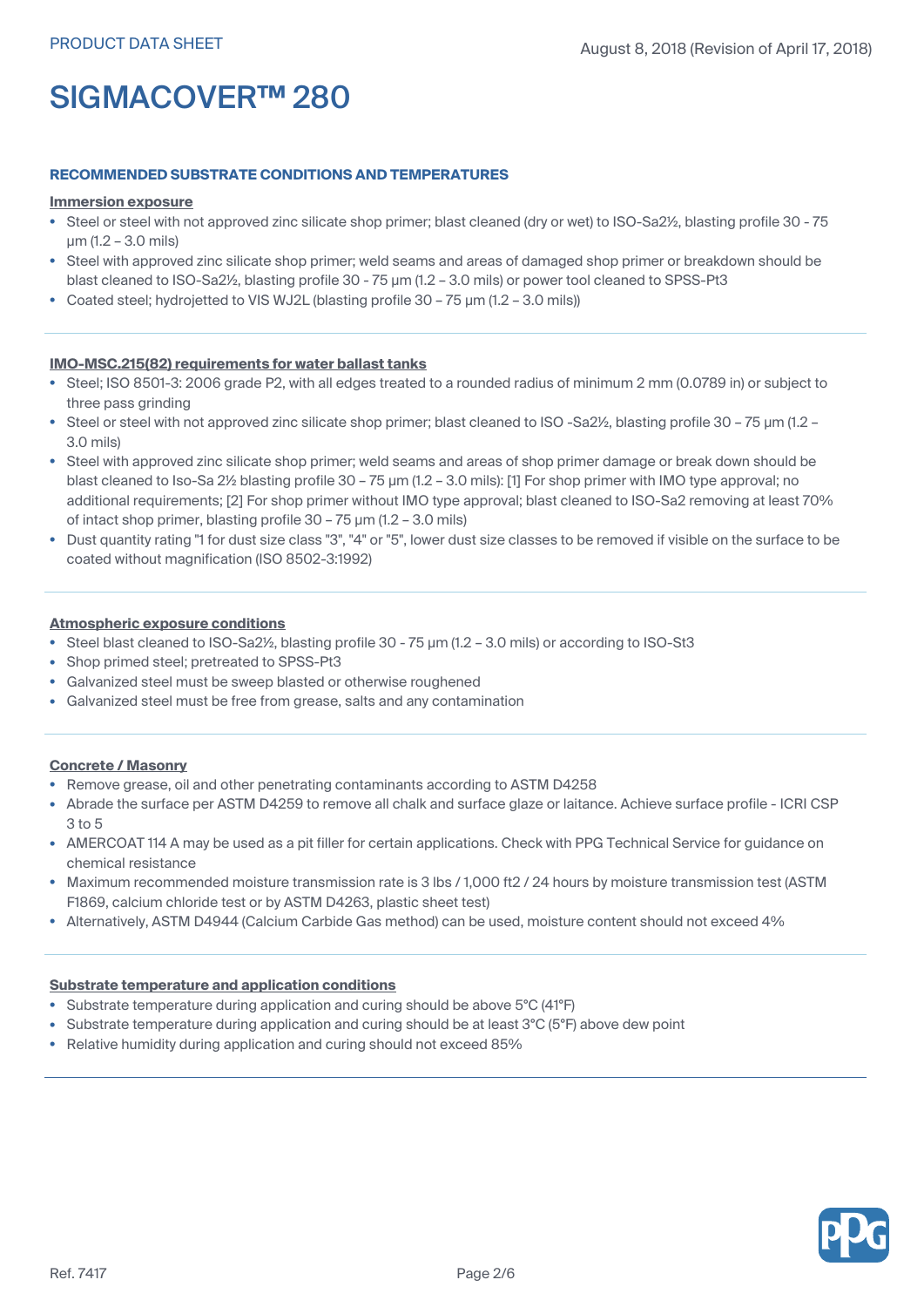#### **INSTRUCTIONS FOR USE**

#### **Mixing ratio by volume: base to hardener 80:20 (4:1)**

- The temperature of the mixed base and hardener should preferably be above 15°C (59°F), otherwise extra thinner may be required to obtain application viscosity
- •Adding too much thinner results in reduced sag resistance and slower cure
- Thinner should be added after mixing the components

#### **Induction time**

None

**Pot life** 8 hours at 20°C (68°F)

Note: See ADDITIONAL DATA – Pot life

## **Air spray**

**Recommended thinner** THINNER 91-92

**Volume of thinner** 0 - 10%, depending on required thickness and application conditions

**Nozzle orifice** 1.5 – 2.0 mm (approx. 0.060 – 0.079 in)

**Nozzle pressure** 0.3 - 0.4 MPa (approx. 3 - 4 bar; 44 - 58 p.s.i.)

#### **Airless spray**

**Recommended thinner** THINNER 91-92

**Volume of thinner** 0 - 10%, depending on required thickness and application conditions

**Nozzle orifice** Approx. 0.46 mm (0.018 in)

**Nozzle pressure** 15.0 MPa (approx. 150 bar; 2176 p.s.i.)

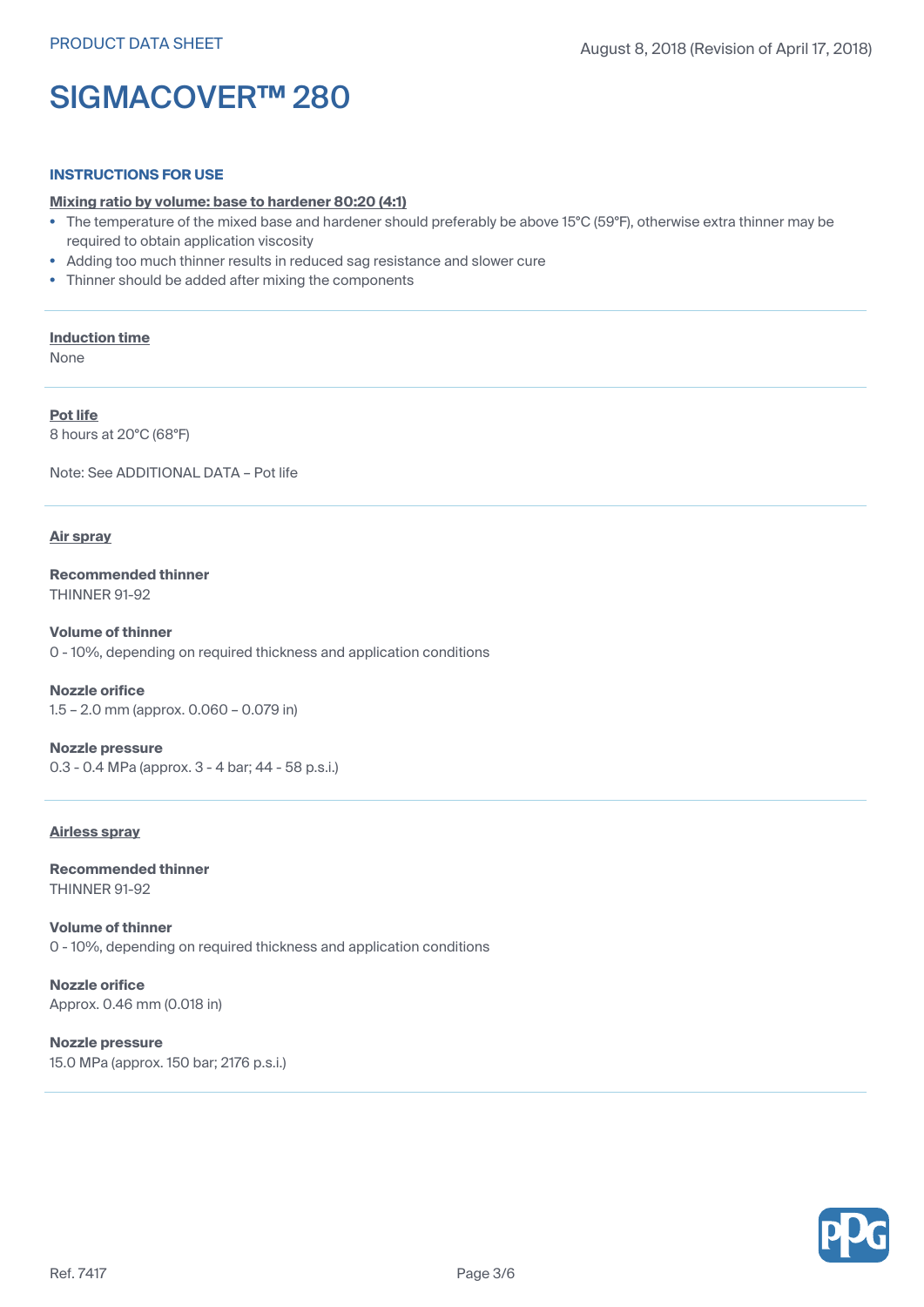## **Brush/roller**

## **Recommended thinner**

No extra thinner is necessary

## **Volume of thinner**

Up to 5% THINNER 91-92 can be added if desired

## **Cleaning solvent**

THINNER 90-53

## **ADDITIONAL DATA**

| <b>Spreading rate and film thickness</b> |                                                     |  |  |
|------------------------------------------|-----------------------------------------------------|--|--|
| DFT                                      | Theoretical spreading rate                          |  |  |
| 50 µm (2.0 mils)                         | 11.4 $m^2$ /I (457 ft <sup>2</sup> /US gal)         |  |  |
| 75 µm (3.0 mils)                         | 7.6 $m^2$ /I (305 ft <sup>2</sup> /US gal)          |  |  |
| 100 $\mu$ m (4.0 mils)                   | 5.7 m <sup>2</sup> /l (229 ft <sup>2</sup> /US gal) |  |  |

Note: Maximum DFT when brushing: 50 µm (2.0 mils)

| Overcoating interval for DFT up to 100 µm (4.0 mils)                                 |                           |                     |                       |                                                       |                   |                   |
|--------------------------------------------------------------------------------------|---------------------------|---------------------|-----------------------|-------------------------------------------------------|-------------------|-------------------|
| <b>Overcoating with</b>                                                              | <b>Interval</b>           | 5°C (41°F)          | 10°C (50°F)           | $ 20^{\circ}C(68^{\circ}F) 30^{\circ}C(86^{\circ}F) $ |                   | 40°C (104°F)      |
| other types of paint like<br>most chlorinated rubber-,<br>vinyl-, and alkyd coatings | <b>Minimum</b><br>Maximum | 16 hours<br>21 days | 10 hours<br>$21$ days | 5 hours<br>10 days                                    | 3 hours<br>7 days | 2 hours<br>4 days |

Notes:

- Surface should be dry and free from any contamination
- Glossy finishes require <sup>a</sup> corresponding undercoat

| Overcoating interval for DFT up to 100 µm (4.0 mils)   |                                                    |                      |                      |                     |                     |                     |
|--------------------------------------------------------|----------------------------------------------------|----------------------|----------------------|---------------------|---------------------|---------------------|
| <b>Overcoating with</b>                                | <b>Interval</b>                                    | 5°C (41°F)           | 10°C (50°F)          | 20°C (68°F)         | 30°C (86°F)         | 40°C (104°F)        |
| various two-pack epoxy<br>and polyurethane<br>coatings | Minimum<br>Maximum exposed to<br>direct sunshine   | 36 hours<br>3 months | 16 hours<br>3 months | 8 hours<br>3 months | 6 hours<br>2 months | 4 hours<br>2 months |
|                                                        | Maximum NOT exposed to 6 months<br>direct sunshine |                      | 6 months             | 6 months            | 4 months            | 3 months            |

Note: Surface should be dry and free from any contamination

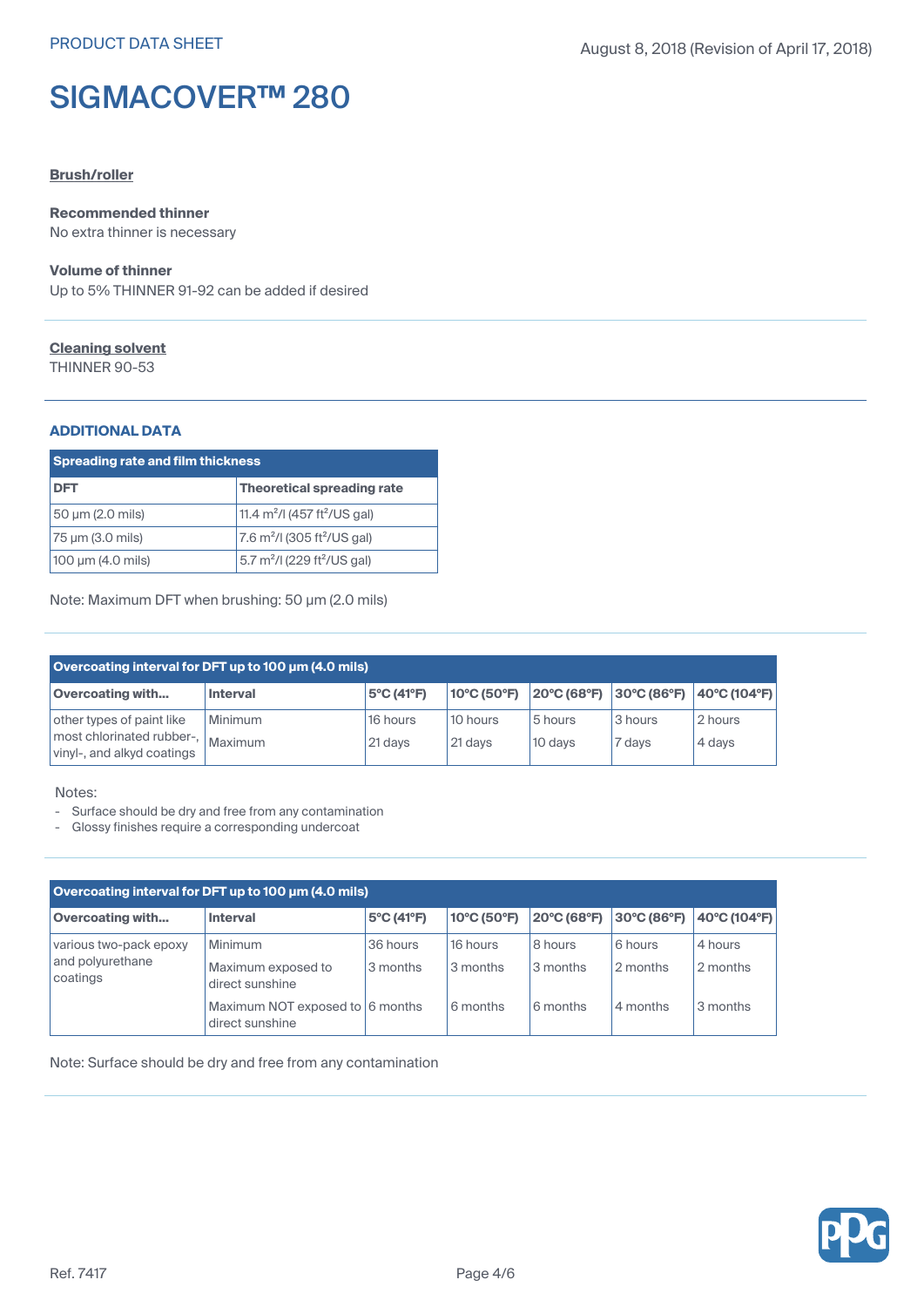| Curing time for DFT up to 100 um (4.0 mils) |              |                      |                  |  |
|---------------------------------------------|--------------|----------------------|------------------|--|
| Substrate temperature                       | Dry to touch | <b>Dry to handle</b> | <b>Full cure</b> |  |
| 5°C (41°F)                                  | 8 hours      | 13 hours             | 21 days          |  |
| 10°C (50°F)                                 | 4 hours      | 6 hours              | 14 days          |  |
| 20°C (68°F)                                 | 2 hours      | 2.5 hours            | 7 days           |  |
| 30°C (86°F)                                 | 1 hour       | 1.5 hours            | 5 days           |  |
| 40°C (104°F)                                | 45 minutes   | 1 hour               | 3 days           |  |

Note: Adequate ventilation must be maintained during application and curing (please refer to INFORMATION SHEETS 1433 and 1434)

| Pot life (at application viscosity) |                 |  |
|-------------------------------------|-----------------|--|
| <b>Mixed product temperature</b>    | <b>Pot life</b> |  |
| 15°C (59°F)                         | 10 hours        |  |
| $20^{\circ}$ C (68 $^{\circ}$ F)    | 8 hours         |  |
| 30°C (86°F)                         | 5 hours         |  |
| 35°C (95°F)                         | 4 hours         |  |

## **SAFETY PRECAUTIONS**

- For paint and recommended thinners see INFORMATION SHEETS 1430, 1431 and relevant Material Safety Data Sheets
- This is <sup>a</sup> solvent-borne paint and care should be taken to avoid inhalation of spray mist or vapor, as well as contact between the wet paint and exposed skin or eyes

## **WORLDWIDE AVAILABILITY**

It is always the aim of PPG Protective and Marine Coatings to supply the same product on <sup>a</sup> worldwide basis. However, slight modification of the product is sometimes necessary to comply with local or national rules/circumstances. Under these circumstances an alternative product data sheet is used.